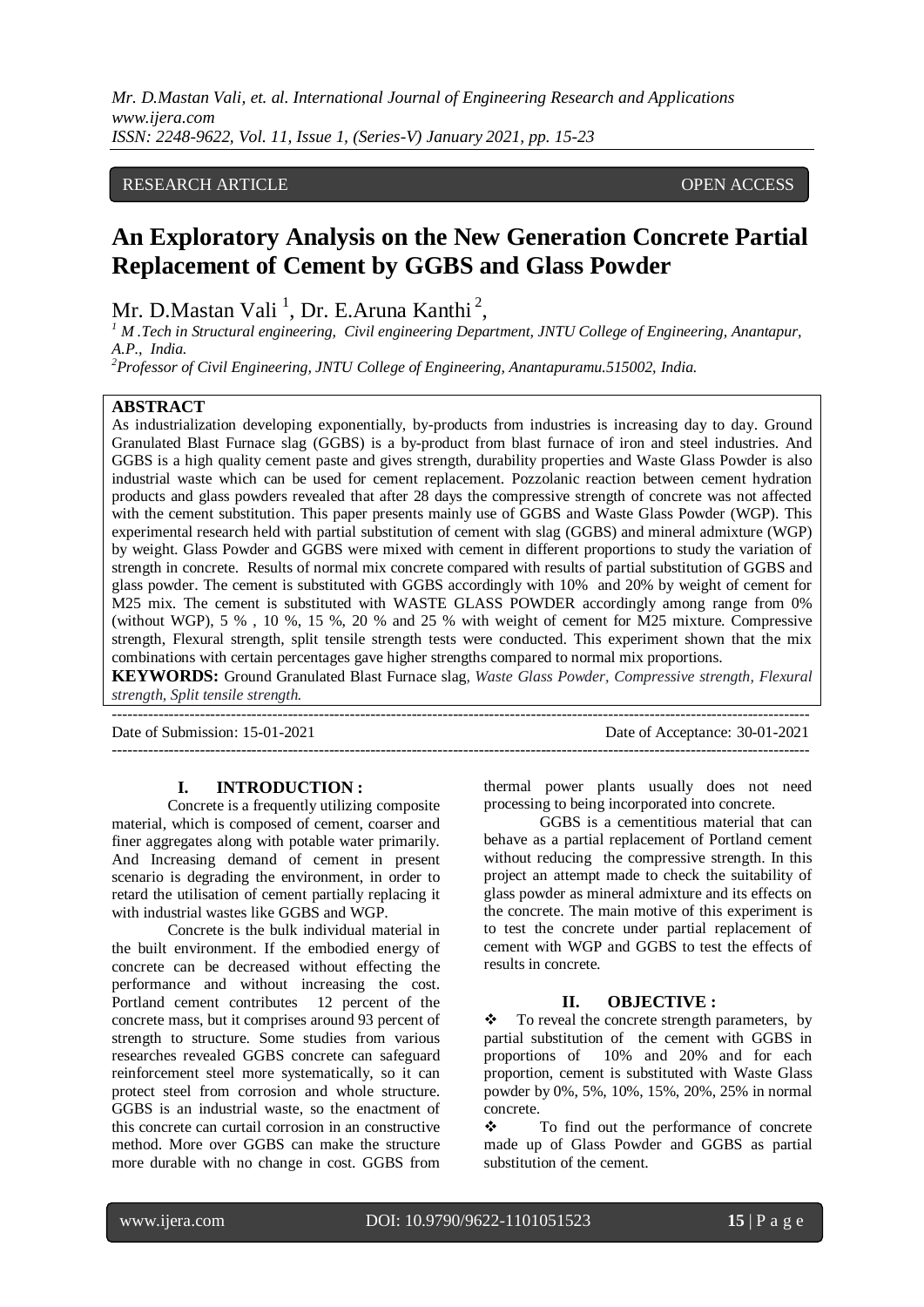### **III. MATERIALS USED :**

The materials utilized for setting up the concrete mix. Physical as well Chemical Characteristics of relevant materials are shown in **Table no\_1**.

- **i. Cement :-**
- OrdinaryPortlandCement with 53 grade (Ultra Tech Company).
- Cement Physical characteristics as per IS 12269: 2013.
- Specific gravity of cement  $= 3.14$ .
- Normal consistency  $= 29\%$
- Fineness of cement  $= 5.4\%$  from 90 micron IS sieve as per IS : 4031 (Part 1).
- $\bullet$  Initial setting time = 30 mnts ; Final setting time = 10 hours from VICAT needle test.
- **ii. Conventional Coarse aggregate :-**
- CA (Coarse Aggregate) maximum size = 20mm which validates IS 383 - 1970.
- CA specific gravity 2.702 which validates to IS 2386 (Part 4)-1963.
- Water absorption 0.25%
- **iii. Fine aggregate(Sand) :-**
	- Natural sand which is passing through 4.75mm IS Sieve as per IS-383-1970 it belongs to zone-II.
	- Locally available sand from Chitravathi river near Batthalapally.
	- Specific gravity of fine aggregate  $= 2.63$
	- Fineness modulus  $= 2.46 %$
	- Water absorption of sand  $= 0.5\%$
- **iv. GGBS :-**
	- GGBS is a residual by-product material left after the burning of lime stone, coke and ore of iron in a combination at  $1500^{\circ}$  C.



- **vi. Water :-**
- Locally available potable water used for blending concrete and curing purpose.
- The low-density molten slag comes up on the surface and easily separated from rest of the mass. Afterwards it is cooled down by the action of water. The water pressure during the cooling process breaks down the slag into a size less than five milli meters. Slag powder is then obtained by grinding the dried slag mass almost fully non-crystalline, glassy form known as granulated slag.
- It consist hydraulic characteristics, When finely grinded slag mixed with Portland cement (PC), it shows much good binding characteristics. This mix is less reactive than pure Portland Cement (PC), but It has same chemical characteristics as that of cement.
- It hydrates on adding water just like the Portland cement and mostly in combination with Portland cement. The blends can either be factory made or formed in the mixer by adding Portland cement and GGBS each from its own silo.
- Concrete containing GGBS & PC mix may be slow in reacting than pure Portland Cement concrete, but it has improved durability.

#### **v. WASTE GLASS POWDER :-**

- Waste glass bottles gathered from local resources were milled to powder form.
- Grinded powder size maintained as per cement standards which is less than 0.075 mm. Glass bottles are shown in *Figure\_1* and smoothly grinded powder from is shown in *Figure\_2*.



**Figure 1.** Waste Glass Bottle **Figure 2.** Milled Glass Powder

Water is free from salts and contaminations.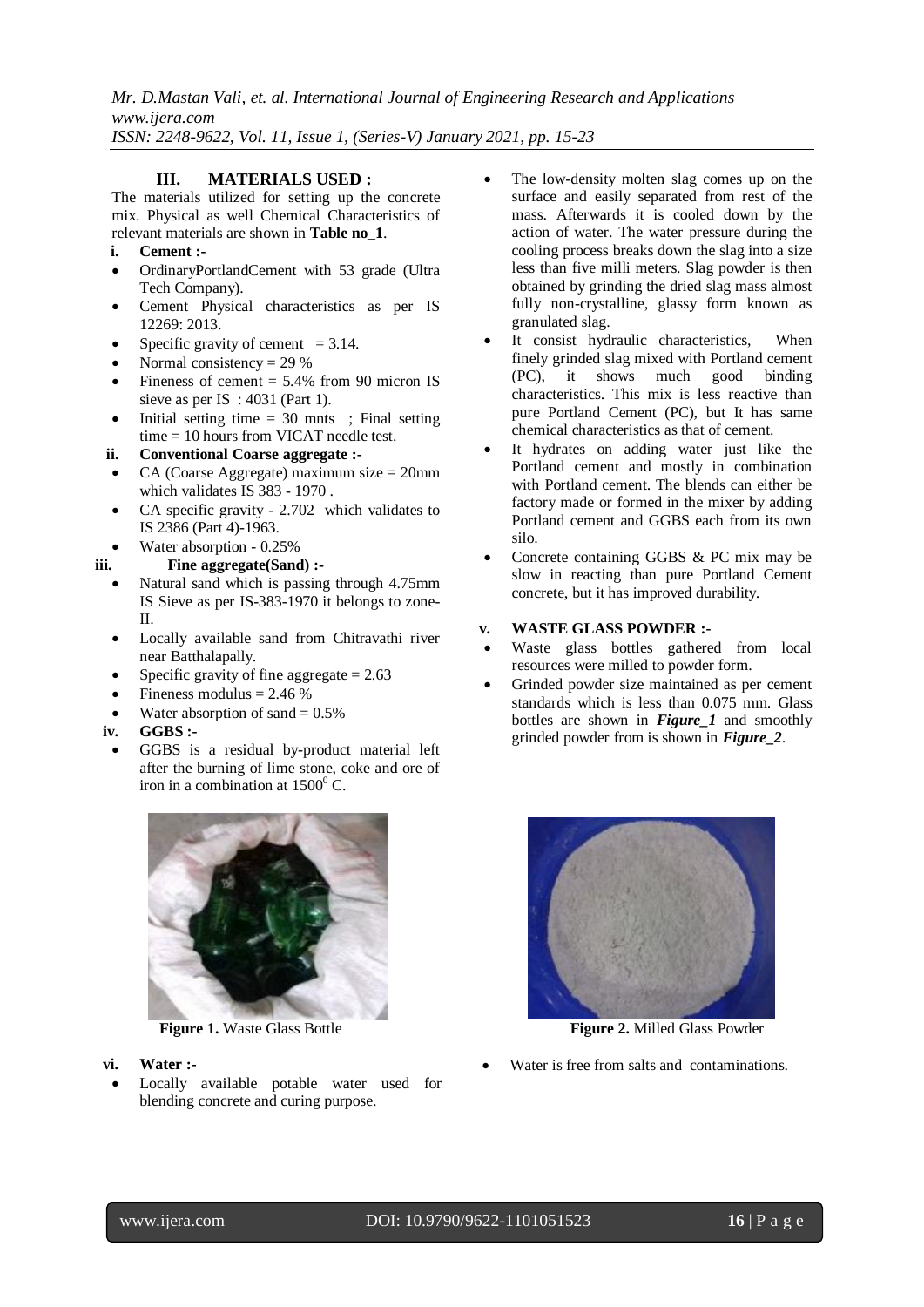|                                      | Table no_1: Characteristics of Cement (OPC), GGBS and Waste Glass Powder |      |                          |  |  |  |
|--------------------------------------|--------------------------------------------------------------------------|------|--------------------------|--|--|--|
| <i>Properties</i>                    | WGP                                                                      | GGBS | CEMENT(OPC)              |  |  |  |
| Specific Gravity                     | 2.55                                                                     | 2.79 | 3.14                     |  |  |  |
| $\int \mathcal{S}$ i $\mathcal{O}_2$ | 70.22                                                                    | 34.4 | 20.6                     |  |  |  |
| $Al_2O_3$                            | 3.52                                                                     | 9.0  | 4.0                      |  |  |  |
| $fe_2O_3$                            | 1.77                                                                     | 2.58 | 3.1                      |  |  |  |
| Ca O                                 | 10.59                                                                    | 44.8 | 62.8                     |  |  |  |
| $SO_3$                               | 0.03                                                                     | 2.26 | 3.1                      |  |  |  |
| MgO                                  | 1.56                                                                     | 2.6  | 4.43                     |  |  |  |
| $K_2$ O                              | 0.89                                                                     | 0.5  |                          |  |  |  |
| Na <sub>2</sub> O                    | 10.46                                                                    | 0.62 | $\overline{\phantom{0}}$ |  |  |  |
| Loss On Ignition                     | 0.60                                                                     | 1.32 | 1.8                      |  |  |  |

#### **IV. PROCEDURE OF EXPERIMENT :**

An experimental study taken on concrete with optimum partial replacements, such that cement is substituted with GGBS in the amounts of 0%, 10%, 20% and same cement partial replaced with Waste Glass Powder in the amounts of 0%, 5%, 10%, 15%, 20%, 25%

i) Cubes size  $-15$  cm x 15 cm x 15 cm – Three specimens to compressive test.

ii) Cylinders size - 15 cm (dia)  $x$  30 cm (height) – Three specimens to split-tensile test.

iii) Beams size  $-10$  cm X 10 cm X 50 cm - Three specimens to flexural test.

#### **4.1 Mix Proportions :**

In this experiment, exploration works on M25 grade. Mix design adopted as per the IS 10262 (2009) and IS 456-2000 to get the M25 mix which gives a mixing ratio as **1 : 1.66 : 2.87** for the constant W/C ratio of **0.46** maintained. By using the mentioned mix ratio, 18 mixes were cast, and these split into three sets. Each set contain six mix proportions, and detailed proportions mentioned in the **Table no\_2.**

|                | Group 1               |                          |             |             |              |                                   |              |
|----------------|-----------------------|--------------------------|-------------|-------------|--------------|-----------------------------------|--------------|
| S.             | <b>Name</b><br>of the |                          |             |             |              | No of specimens casted and tested |              |
| N <sub>0</sub> | <b>Mix</b>            | Cement(<br>$\frac{6}{2}$ | $GGBS(\% )$ | WGP $(\% )$ | <b>Cubes</b> | <b>Cylinders</b>                  | <b>Beams</b> |
| 1              | TM <sub>1</sub>       | 100                      | $\Omega$    | $\Omega$    | 3            | 3                                 | 3            |
| 2              | TM <sub>2</sub>       | 95                       | $\Omega$    | 5           | 3            | 3                                 | 3            |
| 3              | TM <sub>3</sub>       | 90                       | $\Omega$    | 10          | 3            | 3                                 | 3            |
| $\overline{4}$ | TM <sub>4</sub>       | 85                       | $\theta$    | 15          | 3            | 3                                 | 3            |
| 5              | TM <sub>5</sub>       | 80                       | $\theta$    | 20          | 3            | 3                                 | 3            |
| 6              | TM <sub>6</sub>       | 75                       | $\Omega$    | 25          | 3            | 3                                 | 3            |

|                | Group 2               |                 |             |           |              |                                   |              |
|----------------|-----------------------|-----------------|-------------|-----------|--------------|-----------------------------------|--------------|
| S.             | <b>Name</b><br>of the | <b>Cement</b> ( | $GGBS(\% )$ | $WGP(\%)$ |              | No of specimens casted and tested |              |
| N <sub>0</sub> | <b>Mix</b>            | $\frac{0}{0}$   |             |           | <b>Cubes</b> | <b>Cylinders</b>                  | <b>Beams</b> |
|                | TM7                   | 90              | 10          | $\theta$  | 3            | 3                                 | 3            |
| 2              | TM <sub>8</sub>       | 85              | 10          | 5         | 3            | 3                                 | 3            |
| 3              | TM <sub>9</sub>       | 80              | 10          | 10        | 3            | 3                                 | 3            |
| 4              | TM 10                 | 75              | 10          | 15        | 3            | 3                                 | 3            |
| 5              | TM 11                 | 70              | 10          | 20        | 3            | 3                                 | 3            |

# www.ijera.com DOI: 10.9790/9622-1101051523 **17** | P a g e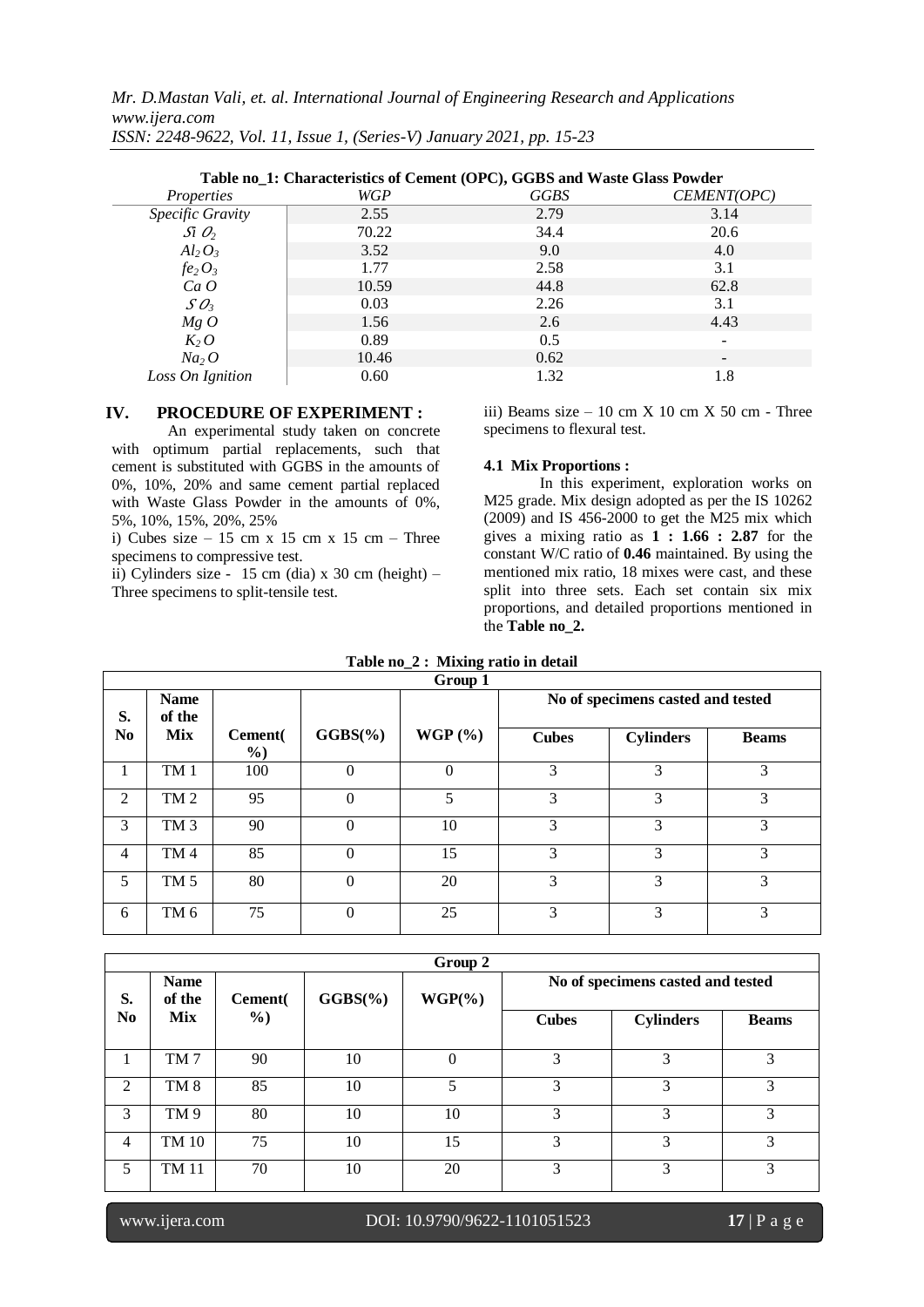| 6              | TM 12                 | 65            | 10          | 25             | 3            | 3                                  | 3            |
|----------------|-----------------------|---------------|-------------|----------------|--------------|------------------------------------|--------------|
|                |                       |               |             | Group 3        |              |                                    |              |
| S.             | <b>Name</b><br>of the | Cement        | $GGBS(\% )$ | WGP(%)         |              | No. of specimens casted and tested |              |
| N <sub>0</sub> | <b>Mix</b>            | $\frac{6}{2}$ |             |                | <b>Cubes</b> | <b>Cylinders</b>                   | <b>Beams</b> |
| 1              | TM 13                 | 80            | 20          | $\overline{0}$ | 3            | 3                                  | 3            |
| 2              | TM 14                 | 75            | 20          | 5              | 3            | 3                                  | 3            |
| 3              | TM 15                 | 70            | 20          | 10             | 3            | 3                                  | 3            |
| $\overline{4}$ | TM 16                 | 65            | 20          | 15             | 3            | 3                                  | 3            |
| 5              | TM 17                 | 60            | 20          | 20             | 3            | 3                                  | 3            |
| 6              | <b>TM 18</b>          | 55            | 20          | 25             | 3            | 3                                  | 3            |

*ISSN: 2248-9622, Vol. 11, Issue 1, (Series-V) January 2021, pp. 15-23*

In the above table M 1 mix denotes conventional concrete. Hence the specimens casted and tested were 162 in total.

## **V. TESTING ON CONVENTIONAL CONCRETE 5.1. Compressive test results on cubes :**

To find out the cube compressive strength of concrete 15 cm x 15 cm x 15 cm dimention cube specimens used. After 28 days curing, Compressive test conducted for the specimens as per the

IS516:1959(2004) with help of 2000KN capacity Compressive Testing Machine. Load was applied gradually avoiding impact and the pace maintained as 14 N/mm<sup>2</sup> /Sec. Test extended till the sample cube fails then final loads are noted down. Results are represented in **Table no\_3** and graph is in *Figure\_3*.

| S. No          | Name of the<br><b>Mix</b> | % of cement replaced with GGBS and<br><b>WGP</b><br>Cement % + GGBS % + WGP % | <b>Compressive Strength of Cubes</b><br>(N/mm <sup>2</sup> )<br>$(28 \text{ days})$ |
|----------------|---------------------------|-------------------------------------------------------------------------------|-------------------------------------------------------------------------------------|
|                | TM <sub>1</sub>           | $100\% + 0\% + 0\%$                                                           | 28.55                                                                               |
| 2              | TM <sub>2</sub>           | $95\% + 0\% + 5\%$                                                            | 29.80                                                                               |
| $\mathcal{R}$  | TM <sub>3</sub>           | $90\% + 0\% + 10\%$                                                           | 30.75                                                                               |
| $\overline{4}$ | TM <sub>4</sub>           | $85\% + 0\% + 15\%$                                                           | 32.42                                                                               |
| 5              | TM <sub>5</sub>           | $80\% + 0\% + 20\%$                                                           | 34.28                                                                               |
| 6              | TM <sub>6</sub>           | $75\% + 0\% + 25\%$                                                           | 31.91                                                                               |

| Table no_3 : Compressive strength |  |  |  |  |
|-----------------------------------|--|--|--|--|
|-----------------------------------|--|--|--|--|

|               | Name of the<br><b>Mix</b> | % of cement replaced with GGBS and<br>WGP | <b>Compressive Strength of the</b><br>Cubes $(N/mm^2)$<br>After 28 days |
|---------------|---------------------------|-------------------------------------------|-------------------------------------------------------------------------|
|               | TM 7                      | $90\% + 10\% + 0\%$                       | 31.80                                                                   |
| $\mathcal{D}$ | TM 8                      | $85\% + 10\% + 5\%$                       | 32.24                                                                   |
| 3             | TM 9                      | $80\% + 10\% + 10\%$                      | 36.14                                                                   |
| 4             | TM 10                     | $75\% + 10\% + 15\%$                      | 38.75                                                                   |
|               | TM 11                     | $70\% + 10\% + 20\%$                      | 35.81                                                                   |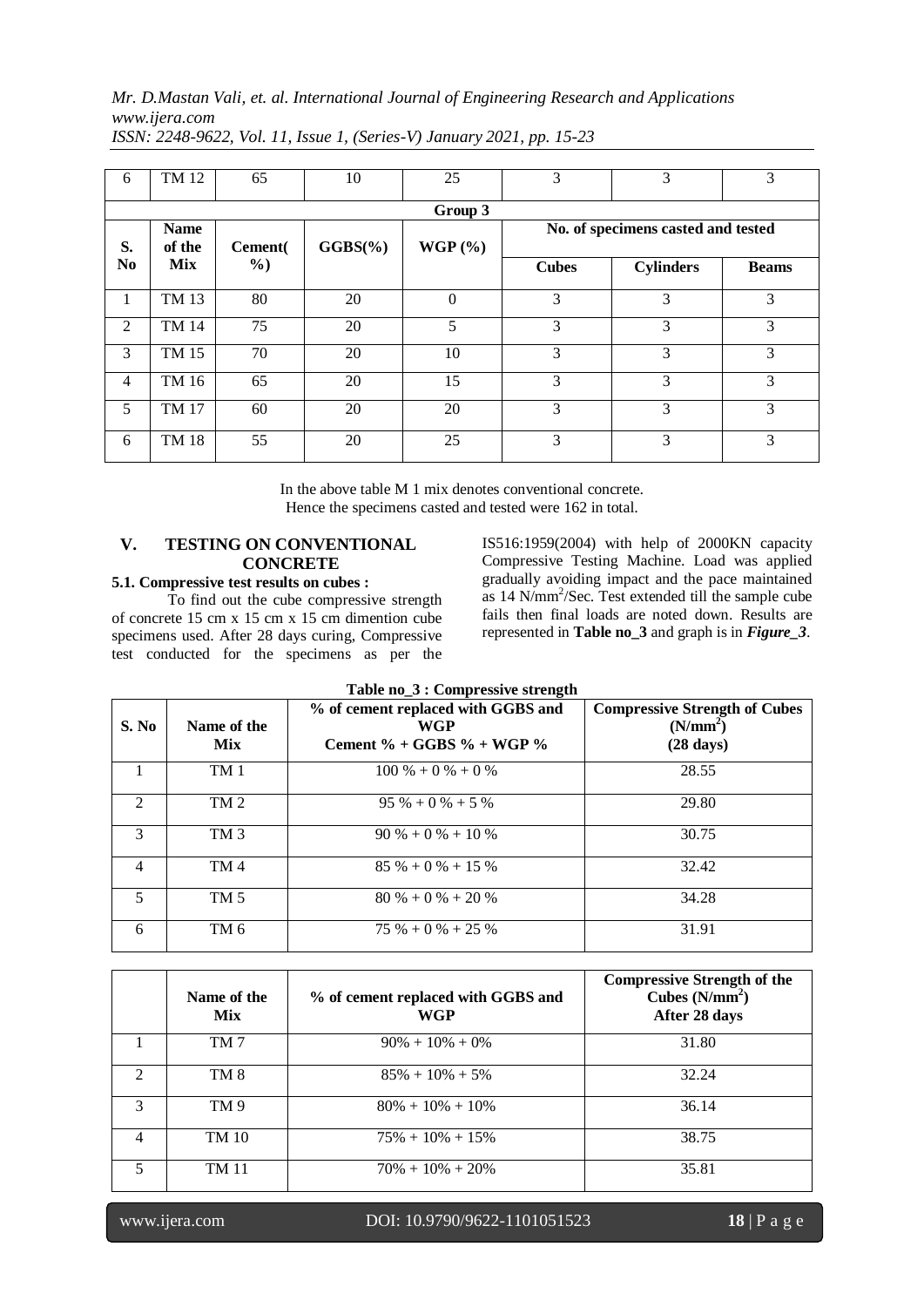| 6                           | TM 12                     | $65\% + 10\% + 25\%$                      | 33.36                                                                  |
|-----------------------------|---------------------------|-------------------------------------------|------------------------------------------------------------------------|
| S.No                        | Name of the<br><b>Mix</b> | % of cement replaced with GGBS and<br>WGP | <b>Compressive Strength of the</b><br>Cubes $(N/mm2)$<br>After 28 days |
|                             | TM 13                     | $80\% + 20\% + 0\%$                       | 33.09                                                                  |
| $\mathcal{D}_{\mathcal{A}}$ | <b>TM 14</b>              | $75\% + 20\% + 5\%$                       | 37.29                                                                  |
| 3                           | TM 15                     | $70\% + 20\% + 10\%$                      | 39.12                                                                  |
| 4                           | TM 16                     | $65\% + 20\% + 15\%$                      | 37.36                                                                  |
| 5                           | <b>TM 17</b>              | $60\% + 20\% + 20\%$                      | 35.94                                                                  |
| 6                           | <b>TM 18</b>              | $55\% + 20\% + 25\%$                      | 34.49                                                                  |

*ISSN: 2248-9622, Vol. 11, Issue 1, (Series-V) January 2021, pp. 15-23*



## **5.2. Split Tensile test results :**

To find the split tensile strength of specimens length 30 cm and diameter 15 cm were prepared. Specimens are tested as per IS - 5816 : 1999 (2004).

|                             | Table no 4                |                                                                        |                                                                        |  |  |
|-----------------------------|---------------------------|------------------------------------------------------------------------|------------------------------------------------------------------------|--|--|
| S.No                        | Name of the<br><b>Mix</b> | % of cement replaced with GGBS and<br>WGP<br>Cement % + GGBS % + WGP % | <b>Tensile Strength of the</b><br>Cylinders $(N/mm2)$<br>After 28 days |  |  |
|                             | TM 1                      | $100\% + 0\% + 0\%$                                                    | 2.94                                                                   |  |  |
| $\mathcal{D}_{\mathcal{L}}$ | TM <sub>2</sub>           | $95\% + 0\% + 5\%$                                                     | 3.08                                                                   |  |  |
|                             | TM <sub>3</sub>           | $90\% + 0\% + 10\%$                                                    | 3.16                                                                   |  |  |
|                             | TM <sub>4</sub>           | $85\% + 0\% + 15\%$                                                    | 3.42                                                                   |  |  |

 $\overline{\mathbf{u}}$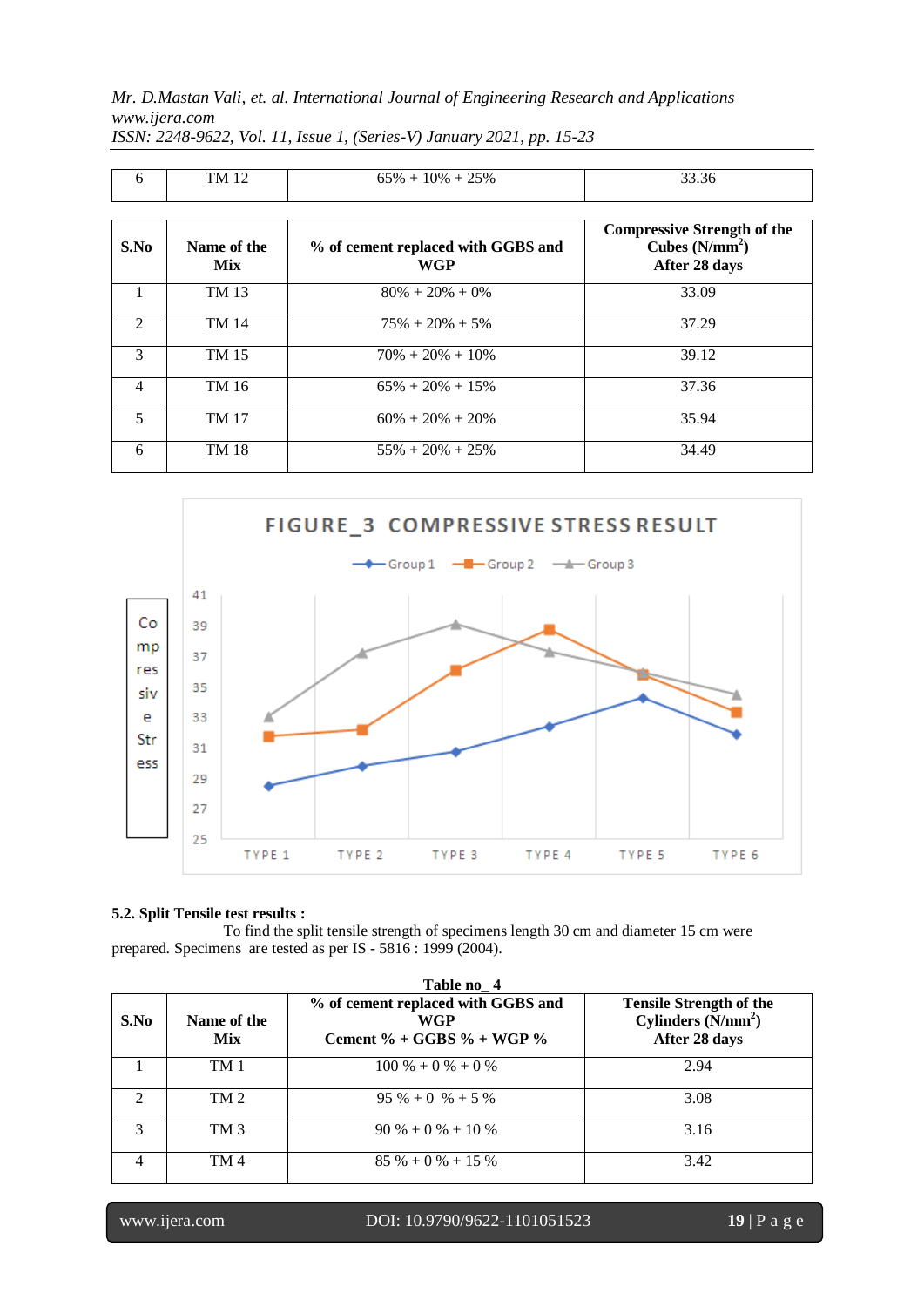| TM 5 | $80\% + 0\% + 20\%$ | 3.58 |
|------|---------------------|------|
| TM 6 | $75\% + 0\% + 25\%$ | 3.39 |

*ISSN: 2248-9622, Vol. 11, Issue 1, (Series-V) January 2021, pp. 15-23*

| S.No                    | Name of the<br><b>Mix</b> | % of cement replaced with GGBS and<br>WGP | <b>Tensile Strength of the</b><br>Cylinders $(N/mm2)$<br>After 28 days |
|-------------------------|---------------------------|-------------------------------------------|------------------------------------------------------------------------|
|                         | TM <sub>7</sub>           | $90\% + 10\% + 0\%$                       | 3.27                                                                   |
| $\mathfrak{D}$          | TM <sub>8</sub>           | $85\% + 10\% + 5\%$                       | 3.39                                                                   |
| 3                       | TM 9                      | $80\% + 10\% + 10\%$                      | 3.84                                                                   |
| $\overline{4}$          | <b>TM 10</b>              | $75\% + 10\% + 15\%$                      | 3.95                                                                   |
| $\overline{\mathbf{5}}$ | <b>TM 11</b>              | $70\% + 10\% + 20\%$                      | 3.62                                                                   |
| 6                       | TM 12                     | $65\% + 10\% + 25\%$                      | 3.53                                                                   |

| S.No           | Name of the<br><b>Mix</b> | % of cement replaced with GGBS and<br>WGP | <b>Tensile Strength of the</b><br>Cylinders $(N/mm2)$<br>After 28 days |
|----------------|---------------------------|-------------------------------------------|------------------------------------------------------------------------|
|                | TM 13                     | $80\% + 20\% + 0\%$                       | 3.56                                                                   |
| $\mathfrak{D}$ | TM 14                     | $75\% + 20\% + 5\%$                       | 3.94                                                                   |
| 3              | TM 15                     | $70\% + 20\% + 10\%$                      | 4.12                                                                   |
| $\overline{4}$ | TM 16                     | $65\% + 20\% + 15\%$                      | 3.87                                                                   |
| 5              | <b>TM 17</b>              | $60\% + 20\% + 20\%$                      | 3.72                                                                   |
| 6              | TM 18                     | $55\% + 20\% + 25\%$                      | 3.58                                                                   |



**5.3. Flexural Bending test results on Beams :** To find out the bending strength of specimens length 50 cm, width 10 cm and depth 10

cm were prepared. flexural tensile strength test was performed in accordance with IS 5816 : 1999 (2004).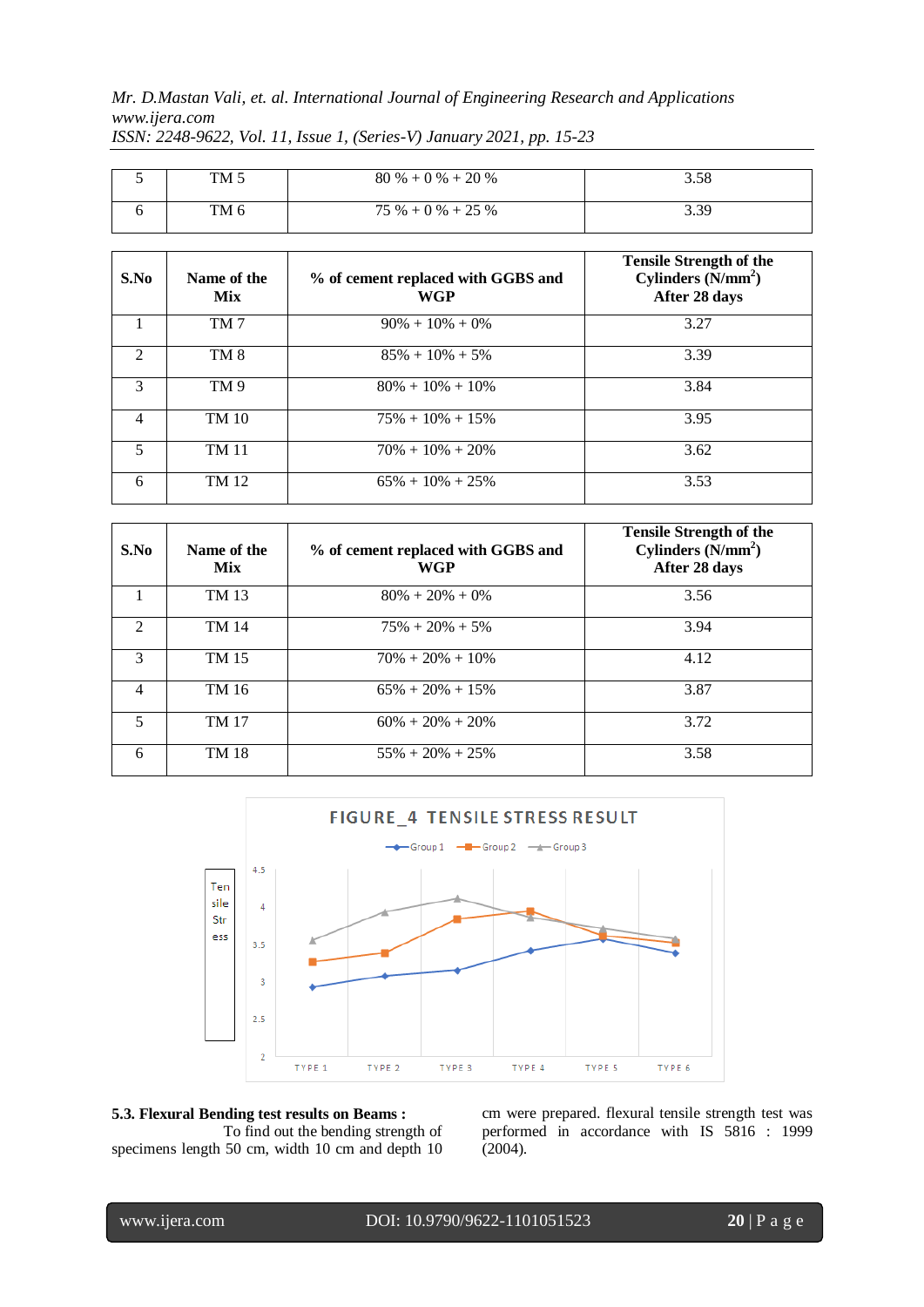| S.No                        | Name of the<br><b>Mix</b> | % of cement replaced with GGBS and<br><b>WGP</b><br>Cement % + GGBS % + WGP % | <b>Flexural Strength of the Beams</b><br>(N/mm <sup>2</sup> )<br>After 28 days |
|-----------------------------|---------------------------|-------------------------------------------------------------------------------|--------------------------------------------------------------------------------|
|                             | TM <sub>1</sub>           | $100\% + 0\% + 0\%$                                                           | 2.94                                                                           |
| $\mathcal{D}_{\mathcal{L}}$ | TM <sub>2</sub>           | $95\% + 0\% + 5\%$                                                            | 3.05                                                                           |
| $\mathcal{R}$               | TM <sub>3</sub>           | $90\% + 0\% + 10\%$                                                           | 3.12                                                                           |
| 4                           | TM <sub>4</sub>           | $85\% + 0\% + 15\%$                                                           | 3.40                                                                           |
| 5                           | TM <sub>5</sub>           | $80\% + 0\% + 20\%$                                                           | 3.52                                                                           |
| 6                           | TM 6                      | $75\% + 0\% + 25\%$                                                           | 3.31                                                                           |

*ISSN: 2248-9622, Vol. 11, Issue 1, (Series-V) January 2021, pp. 15-23*

| S.No           | Name of the<br><b>Mix</b> | % of cement replaced with GGBS and<br>WGP | <b>Flexural Strength of the Beams</b><br>(N/mm <sup>2</sup> )<br>After 28 days |
|----------------|---------------------------|-------------------------------------------|--------------------------------------------------------------------------------|
|                | TM <sub>7</sub>           | $90\% + 10\% + 0\%$                       | 3.29                                                                           |
| $\mathfrak{D}$ | TM <sub>8</sub>           | $85\% + 10\% + 5\%$                       | 3.52                                                                           |
| 3              | TM 9                      | $80\% + 10\% + 10\%$                      | 3.74                                                                           |
| 4              | TM 10                     | $75\% + 10\% + 15\%$                      | 3.91                                                                           |
| 5              | <b>TM 11</b>              | $70\% + 10\% + 20\%$                      | 3.68                                                                           |
| 6              | TM 12                     | $65\% + 10\% + 25\%$                      | 3.52                                                                           |

| S.No           | Name of the<br><b>Mix</b> | % of cement replaced with GGBS and<br>WGP | <b>Flexural Strength of the Beams</b><br>(N/mm <sup>2</sup> )<br>After 28 days |
|----------------|---------------------------|-------------------------------------------|--------------------------------------------------------------------------------|
|                | TM 13                     | $80\% + 20\% + 0\%$                       | 3.30                                                                           |
| $\mathfrak{D}$ | TM 14                     | $75\% + 20\% + 5\%$                       | 3.82                                                                           |
| 3              | TM 15                     | $70\% + 20\% + 10\%$                      | 4.09                                                                           |
| $\overline{4}$ | TM 16                     | $65\% + 20\% + 15\%$                      | 3.91                                                                           |
| 5              | <b>TM 17</b>              | $60\% + 20\% + 20\%$                      | 3.74                                                                           |
| 6              | TM 18                     | $55\% + 20\% + 25\%$                      | 3.46                                                                           |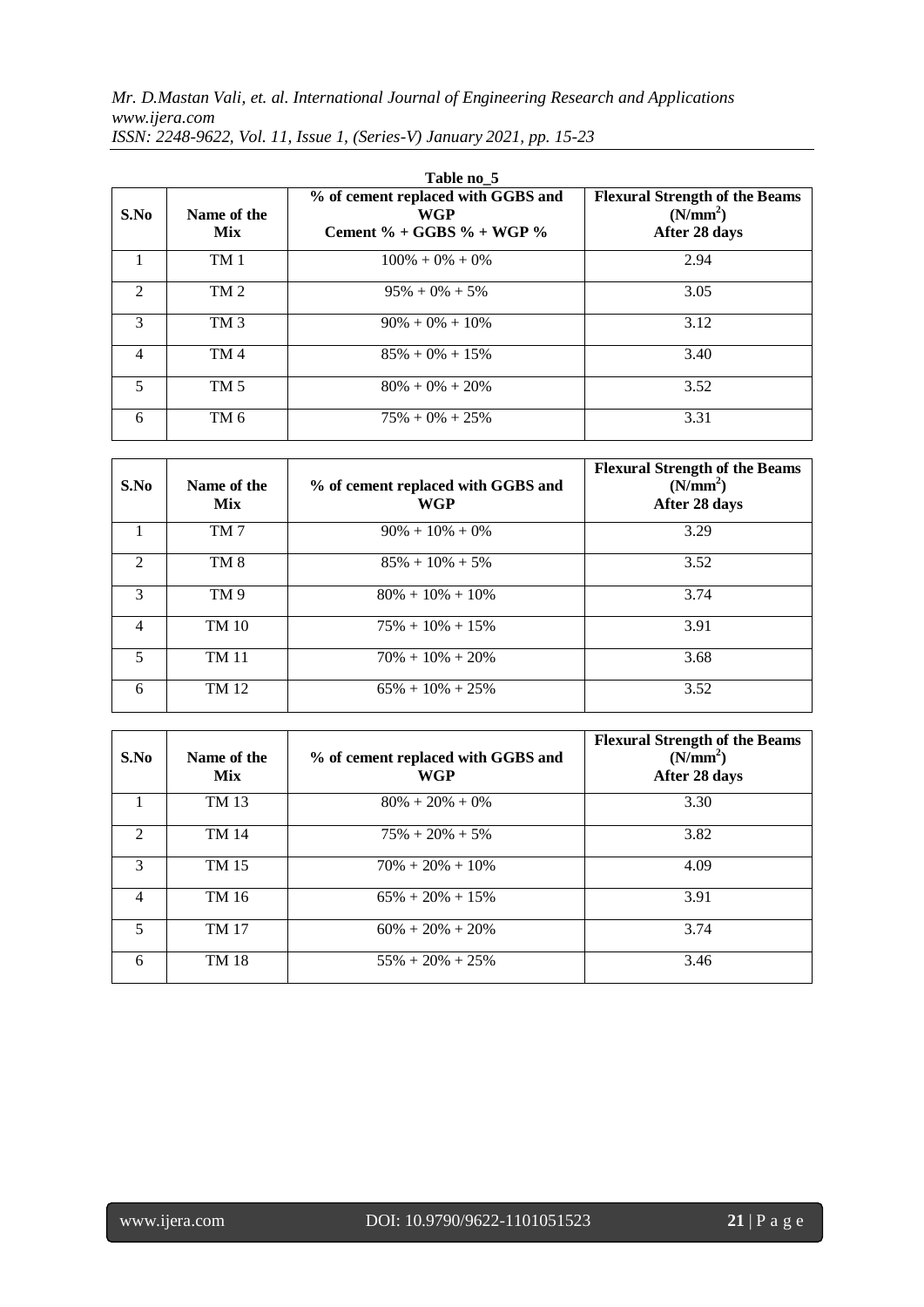

## **VI. SUMMARY AND CONCLUSIONS :**

From assess of compressive test, split-tensile test, flexural test results following conclusions are given.

 $\triangleright$  Compressive strength of conventional concrete raised, when the partial substitution of Cement (OPC) with GGBS up to 20% and Waste Glass Powder (WGP) up to 10% at 28days of curing for M25 grade mix ratio.

 $\triangleright$  Flexural and split tensile strengths were increased, when the OPC partially replaced with GGBS up to 20% and WGP up to 10% at 28 days of curing for the M25 grade mix.

 $\triangleright$  From the partial replacement of cement by 20% GGBS and 10% WGP of M25 grade concrete, compressive, tensile, flexural strengths were observed greater than the target mean strengths of normal M25 mix proportion.

 $\triangleright$  Substitution of cement in concrete by GGBS and Glass powder, facilitates the better economy in the construction field also provides environment friendly dispose of the waste slag and glass powder which generated in huge amounts from industries.

 $\triangleright$  The optimum replacement of Glass powder and GGBS as cementation distinguished by good compressive strength, less heat of hydration, Suitability, better workability performance, resistance to chemical attack of M25 grade concrete

#### **REFERENCES**

[1]. Santosh Kumar Karri, G. V. Rama Rao, P. Markandeya Raju "Strength and Durability Studies on GGBS Concrete", SSRG International Journal of Civil Engineering (SSRG - IJCE), V2 (10), 34-41 October 2015. ISSN: 2348 – 8352.

- [2]. Martin O. Connell, Ciaran McNally, and Mark G. Richardson. (2012). "Performance of Concrete Incorporating GGBS in Aggressive Wastewater Environments. Construction and Building Materials", 27 (1), 368-374.
- [3]. Pazhani .K., Jeyaraj .R ―"Study on durability of high-performance concrete with industrial wastes ATI - Applied Technologies & Innovations" Volume 2 | Issue 2 | August 2010 |pp. 19-28.
- [4]. G. Vijayakumar, H. Vishaliny, D. Govindarajulu, "Studies on Glass Powder as Partial Replacement of Cement in Concrete Production," International Journal of Emerging Technology and Advanced Engineering , Vol. 3, Issue 2, Febraury 2013, pp. 153-157.
- [5]. Ankur Meena and Randheer Singh Karnik, "Comparative Study of Waste Glass Powder as Pozzolanic Material in Concrete," B. Tech. thesis, National Institute of Technology, Rourkela, 2012.
- [6]. Mojtaba Valinejad Shoubi, Azin Shakiba Borough, and Omidreza Amirsoleimani. (2013). . . "Assessment of the Roles of Various Cement Replacements in Achieving Sustainable and High-Performance Concrete". International Journal of Advances in Engineering and Technology, 6 (1): 68-77.
- [7]. IS CODES OF PRACTICE :
- 1. IS 10262-2009, Specifications of mix proportion for concrete